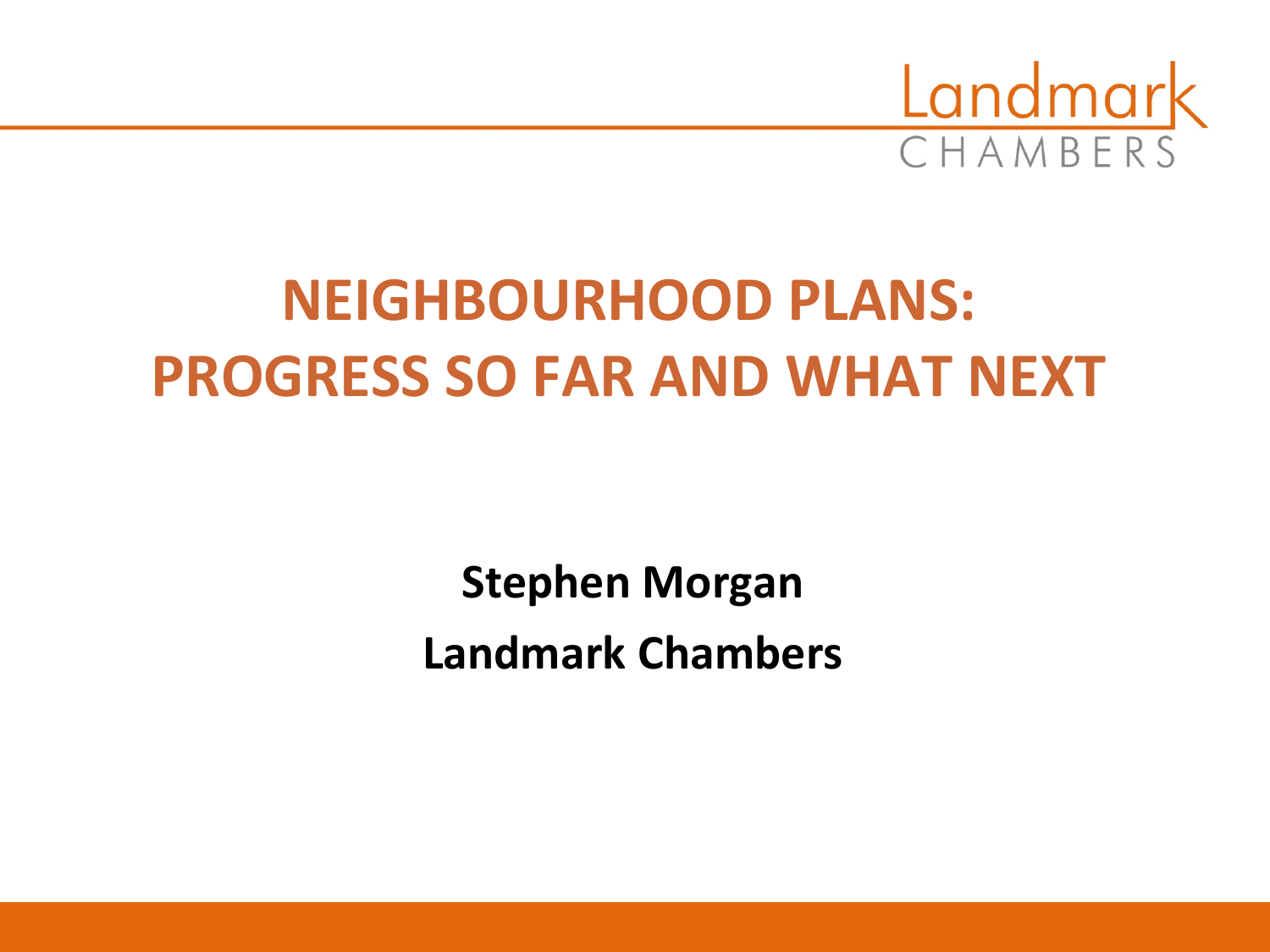#### **OVERVIEW**

- 1. The beginning
- 2. Legislative & policy framework
- 3. Key points
- 4. Where we have got to and where we are going?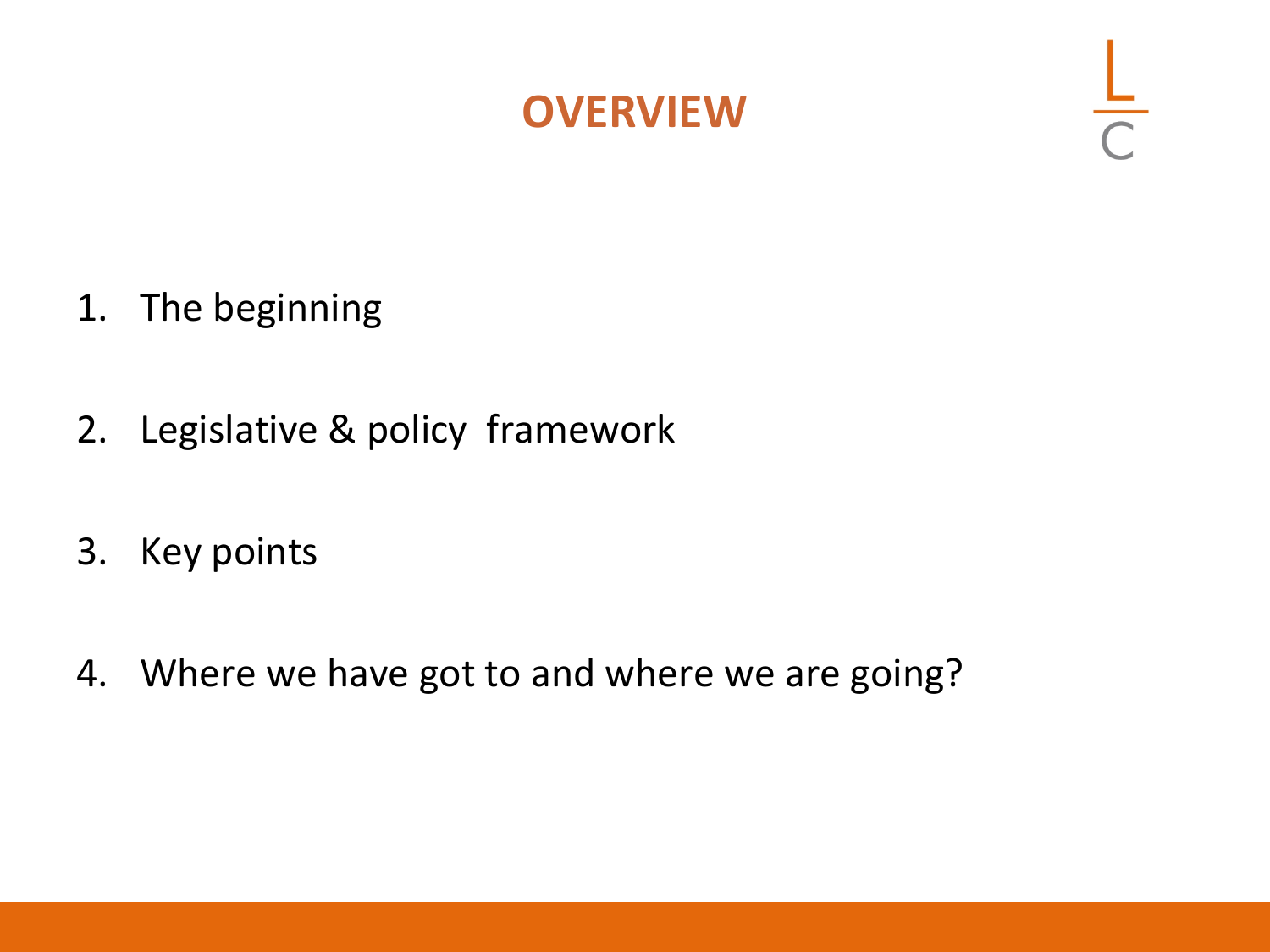## **1. THE BEGINNING: Where did NP come from?**

- Localism Act is at the heart of the **Big Society**
- **Neighbourhood planning** at the heart of getting people involved with and directing planning (See p .3 of DCLG's The Localism Bill: an Essential Guide)
- NIMBYISM or a good **IDEAH**?

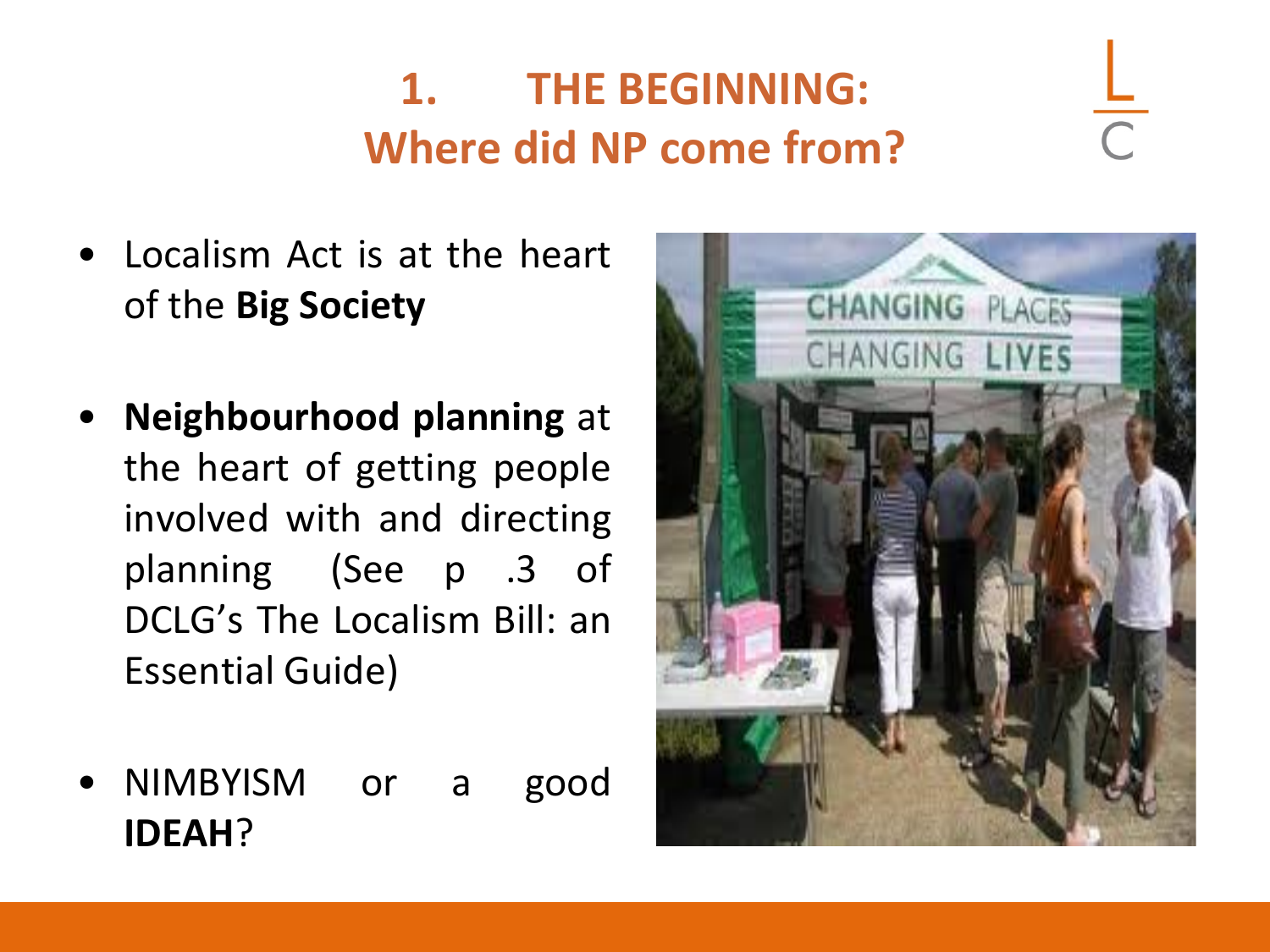**Neighbourhood Planning as part of the radical reboot of the planning system**

#### **GOODBYE REGIONS............HELLO CO-OPERATIVE LOCALS?**

- RSSs abolition by s.109
- RDAs scrapped
- LEPs

#### **GOODBYE TARGETS.................**

#### **HELLO INCENTIVES?**

- 5yr HLS remains in PPS3 see draft NPPF
- New Homes Bonuses now
- Duty to co-operate (s.110 of  $Act s.33A$  of PCPA 2004)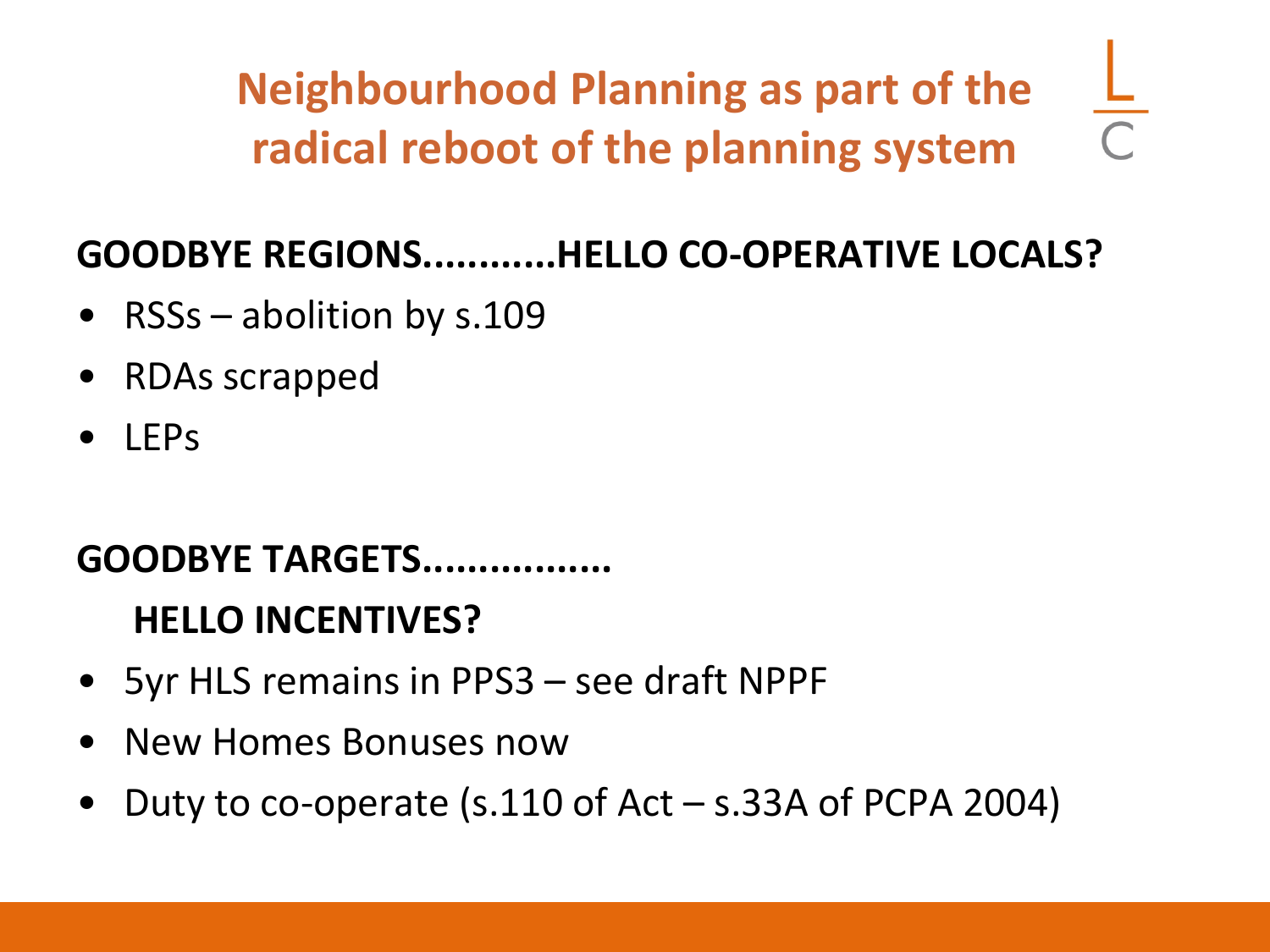# **2. LEGISLATIVE FRAMEWORK & GUIDANC**

- The relevant legal framework for the preparation and making of Neighbourhood Development Plans ("NPs") is provided by the Localism Act 2011 which amended existing legislation as follows:
	- Town and Country Planning Act 1990 ("TCPA 1990"): ss. 61F, 61I, 61M-P and Schedule 4B
	- Planning and Compulsory Purchase Act 2004 ("PCPA 2004): ss. 38A-C
	- The Neighbourhood Planning (General) Regulations 2012 (2012 No.637) (As Amended)
	- (See SM p.2)
- PPG & NPPF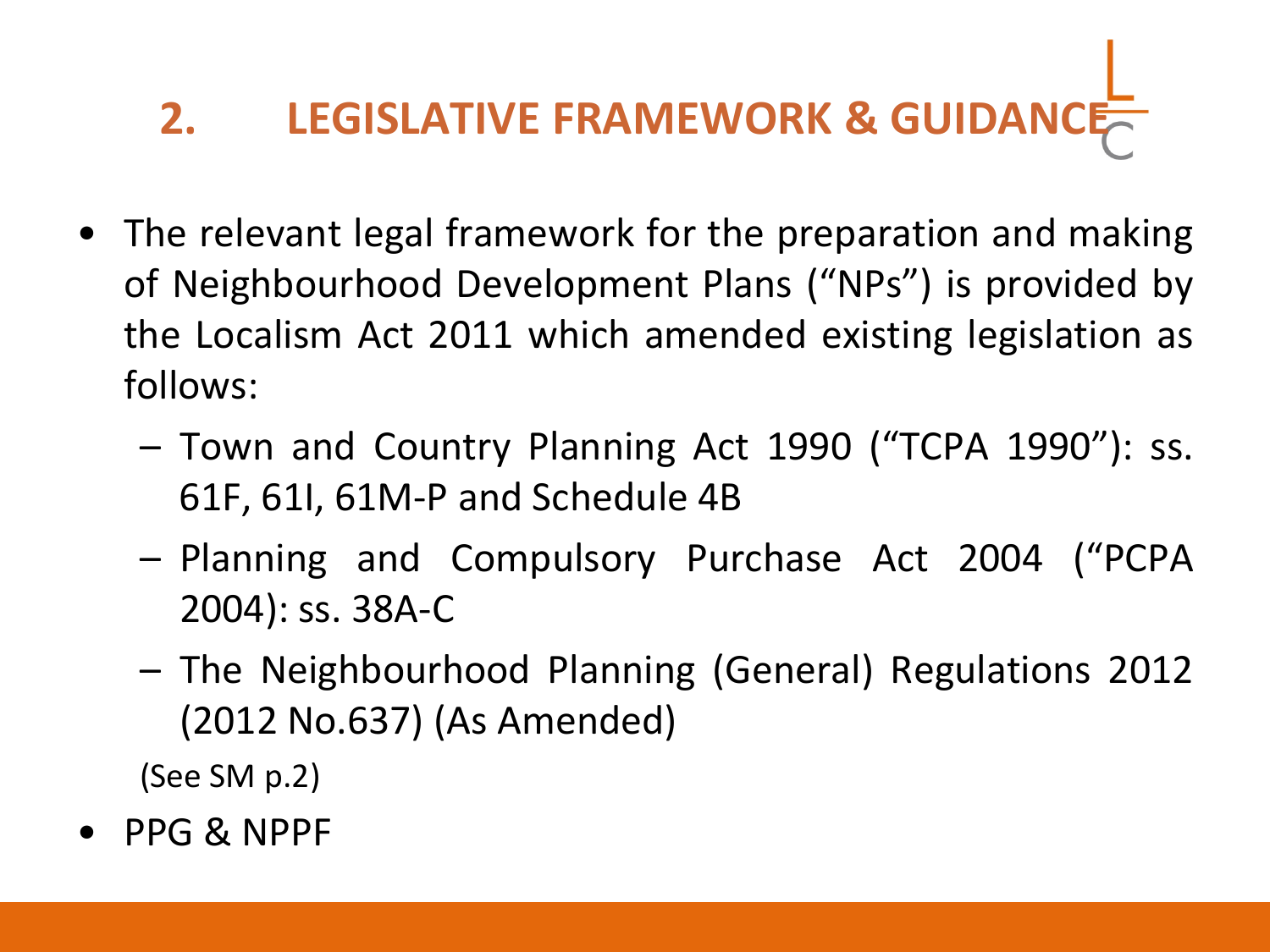#### **Important Features**

◆ NP - Part of the development plan

◆ Neighbourhood Areas – wide discretion

 $\triangle$  Qualifying bodies – PCs and Neighbourhood Forums

 $\blacklozenge$  Lower hurdle for making of NP – basic conditions v soundness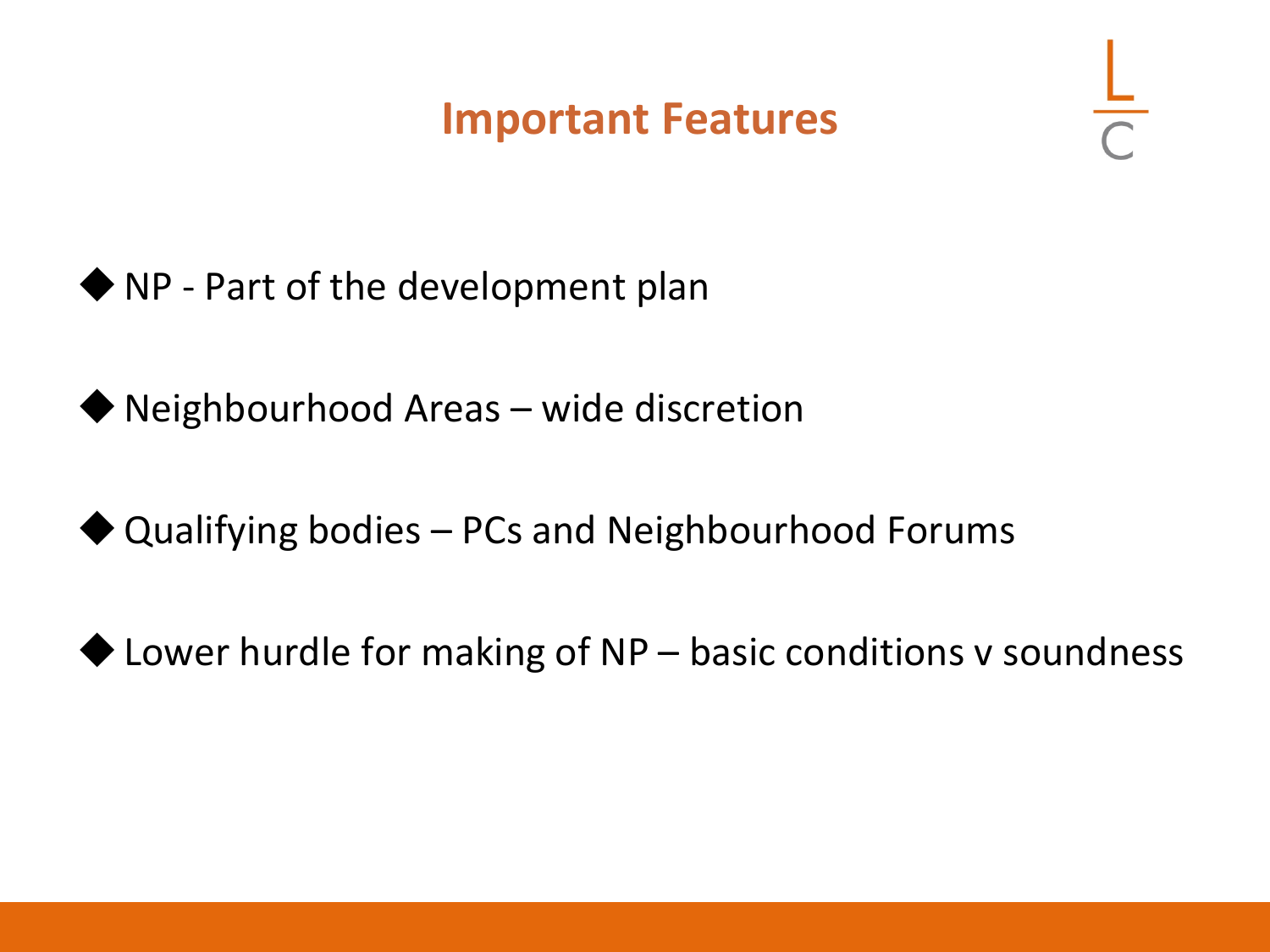# **Main elements in the neighbourhood plan process (SM pp.3-4)**

- (1) Preparation of the pre-submission NP by the qualifying body
- (2) Pre-submission publicity and consultation by the qualifying body on the proposals (regulation 14)
- (3)Submission of the Draft NP to a local planning authority (regulation 15), consideration whether it should progress (Schedule 4B, paras. 5, 6) and representations (regulation 16)
- (4) Independent Examination.
- (5) Consideration of the draft NP by the lpa having regard to the Examiner's report
- (6) The Referendum
- (7) The making of the NP if supported by the Referendum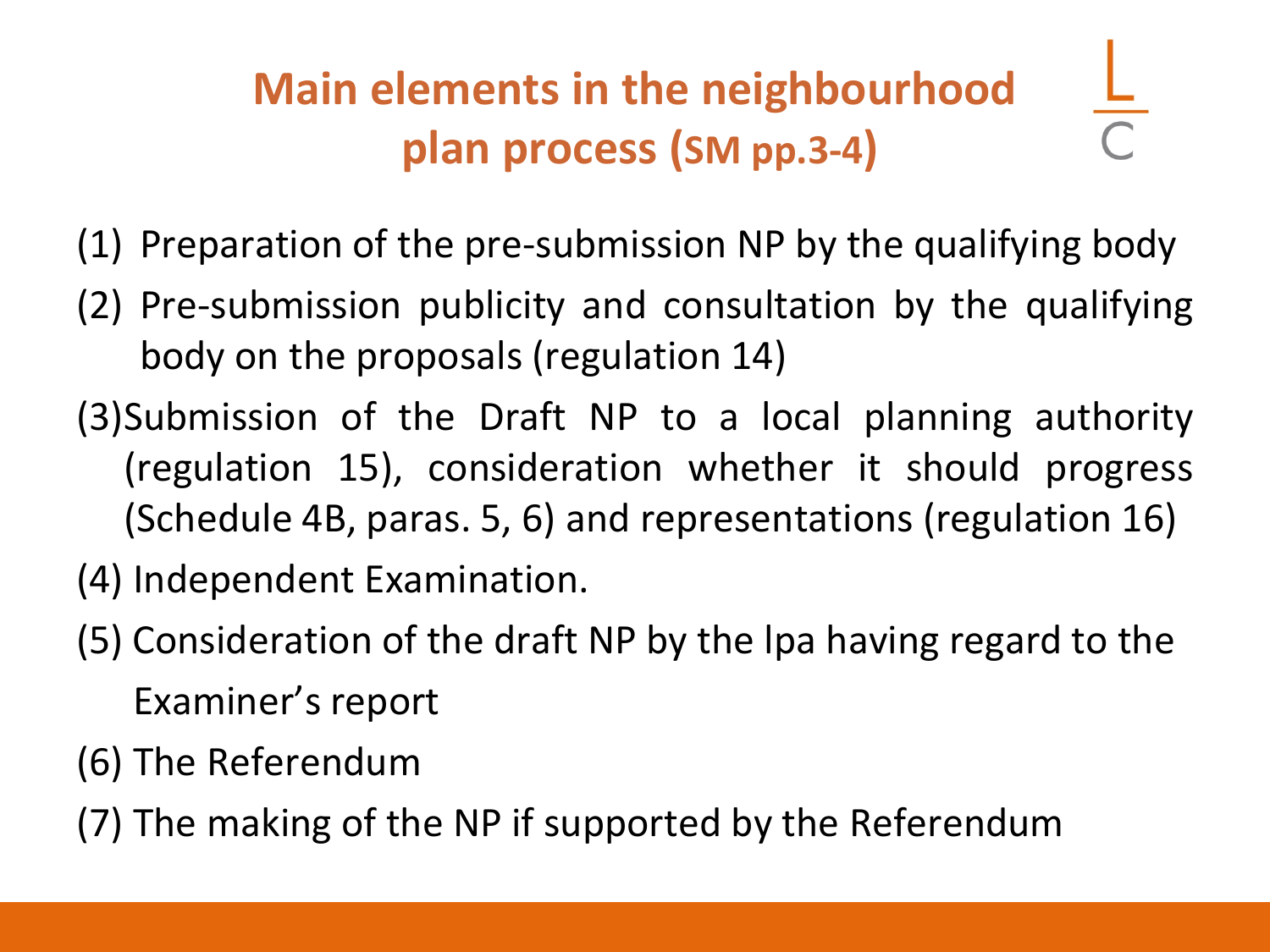#### **3. KEY POINTS (1) No requirement of soundness as for local plans**

- For local plan, the test is of soundness. For a NP it is whether the basic conditions are met. A NP can be adopted even where there is no up-to-date Local Plan.
- The less stringent process of examination of a neighbourhood plan compared to a local plan is illustrated by *BDW Trading Ltd (t/a Barratt Homes) v Cheshire West and Chester BC* [2014] EWHC 1470 (Admin) – re. the Tattenhall Neighbourhood Plan:
- The NP has to be in general conformity with the adopted Development Plan as a whole, even if out of kilter with an emerging LP. ([82]) A LP has be consistent with national policy – a NP can proceeded if it it appropriate "having regard to" national policy and guidance ([84])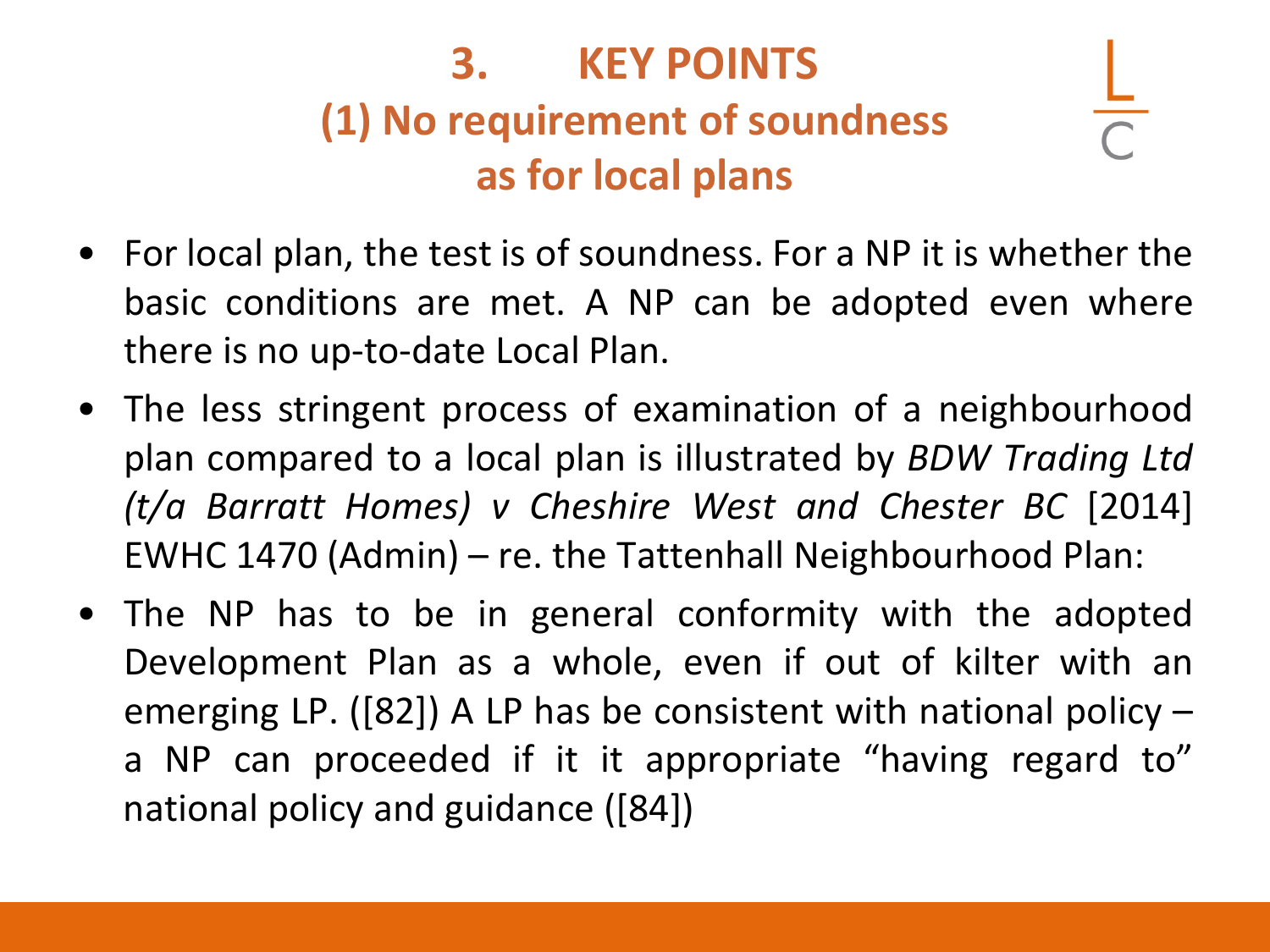# **Key Point (2):**

#### **No need for an up-to-date adopted LP**

- Important issue with regard to tension between protecting the local environment/infrastructure capacity AND meeting housing needs
- The above cases confirm an adopted up-to-date LP is not required
- Also issue over how far NP should assist in meeting emerging/wider district needs:
	- See: *Crownhall v Chichester DC* [2016] EWHC 73 (Admin)
	- See updated PPG Guidance tightening of the position? (SM pp.12-15
- Also, the making of the plan contributes to the achievement of sustainable development e.g. Wantage NP (John Parmiter)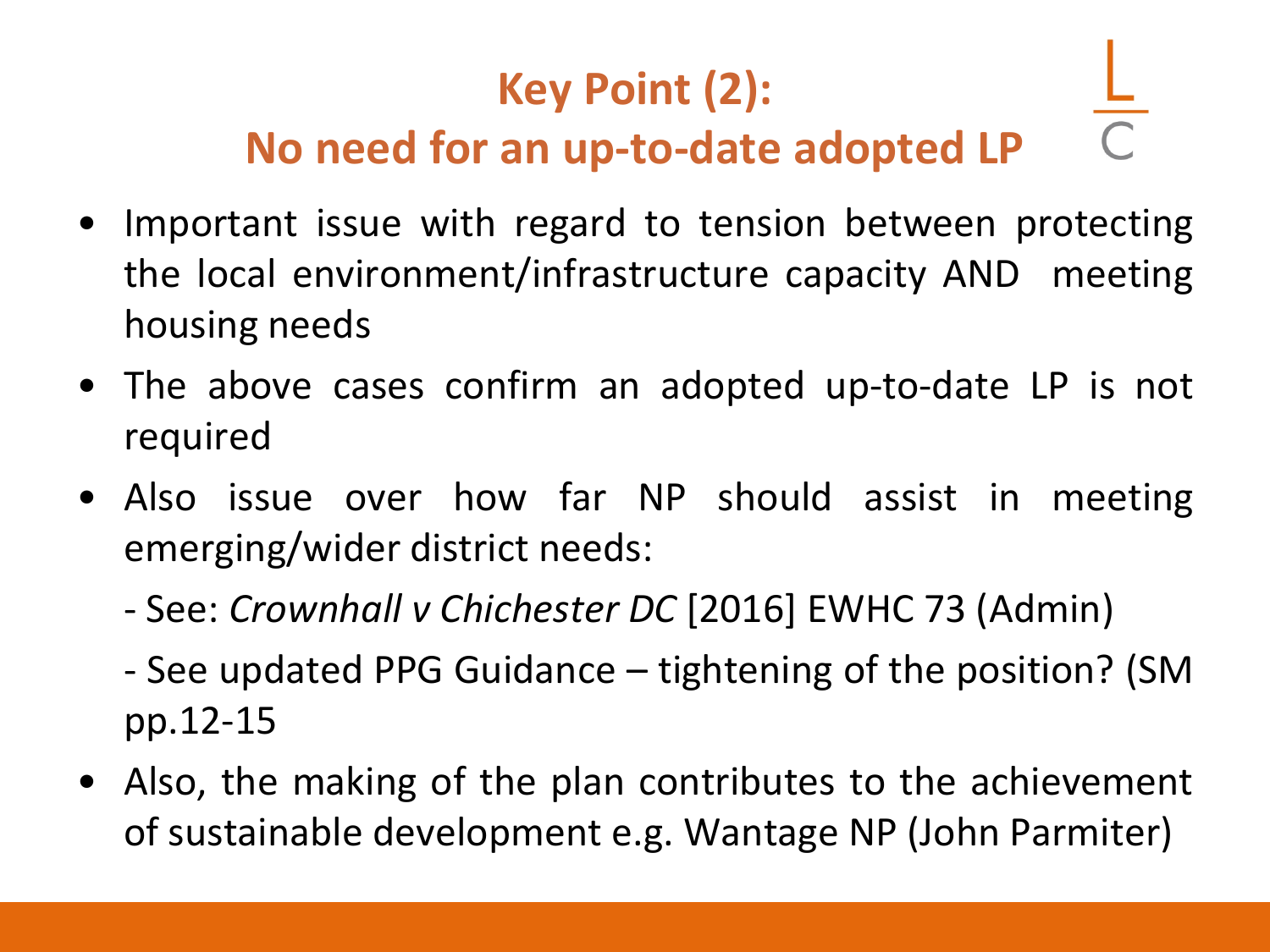# **Conclusions on NP Process Challenges**

- Nearly all challenges to the neighbourhood planning process unsuccessful so far
- Criticisms in relation to SEA were popular but have not fared well before the courts (cf. Slaugham NP in which Ann Skippers found that the plan was not compatible with EU requirements as the SEA was "not satisfactory in a number of of respects").
- Attempts to limit the reach of neighbourhood plans have not found favour – neighbourhood plans "surprisingly effective" & groundbreaking e.g. holiday homes exclusion
- Exceptional successful challenge: *Maynard v Chiltern DC* [2015] EWHC 3817 (Admin)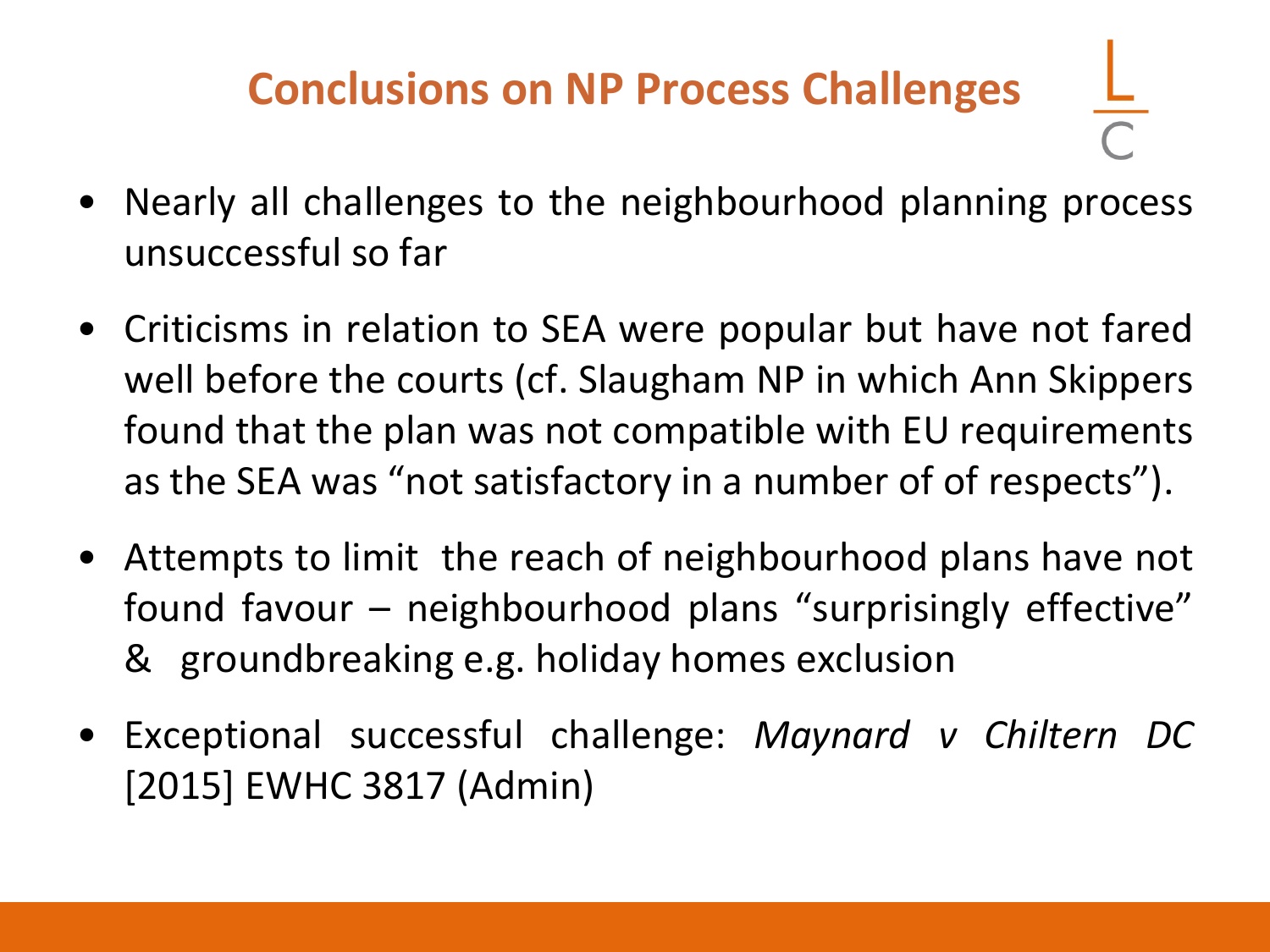#### *Maynard v Chiltern DC*

- The claimant owned and occupied a property which included a nightclub and wished to develop the site for housing
- The Draft NP listed it as a community facility
- The developer made representations asking for this designation to be removed
- The Examiner agreed.
- The local planning authority chose not to accept that recommendation, taking the view that it was based on a misunderstanding of development plan policy and breached the basic conditions in not being in general conformity with policies in the the local authority's development plan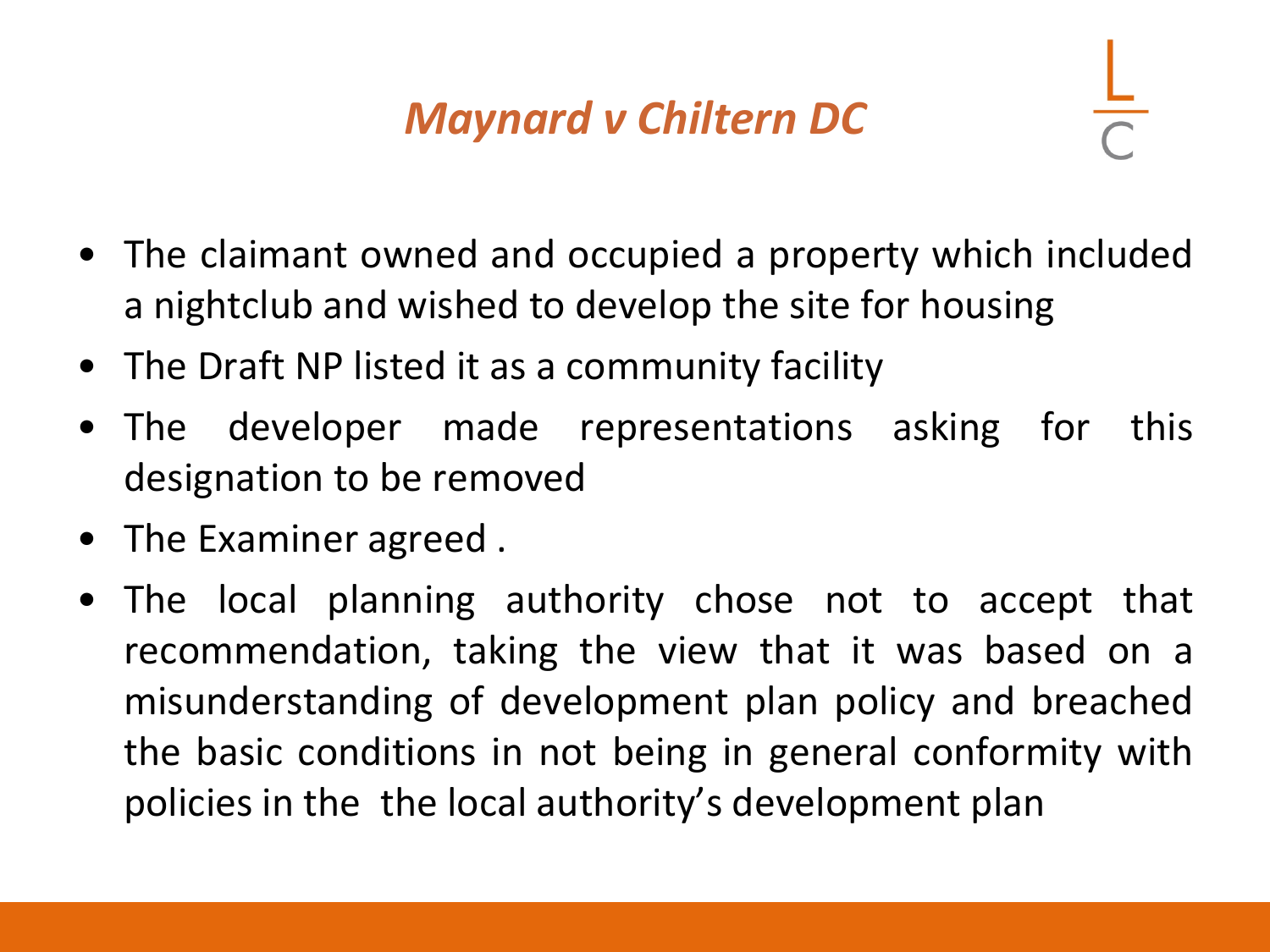#### **The Judgment**

- The developer had argued that the nature and availability of the service provided did not represent a valuable facility for the local community, which was the representation which the examiner accepted.
- Therefore, the local authority's decision to reject the examiner's recommendation on the basis that he had misinterpreted the policy in the development plan as excluding privately owned, or privately run facilities was itself a material legal misdirection (paras. 48-50).
- The authority had not considered the developer's argument
- Paragraph 8(2)(e) of Sch.4B only required the local authority to consider whether the draft neighbourhood plan as a whole was in general conformity with the adopted development plan as a whole. It was not concerned with whether there was a tension between one policy of the neighbourhood plan and one element of the local plan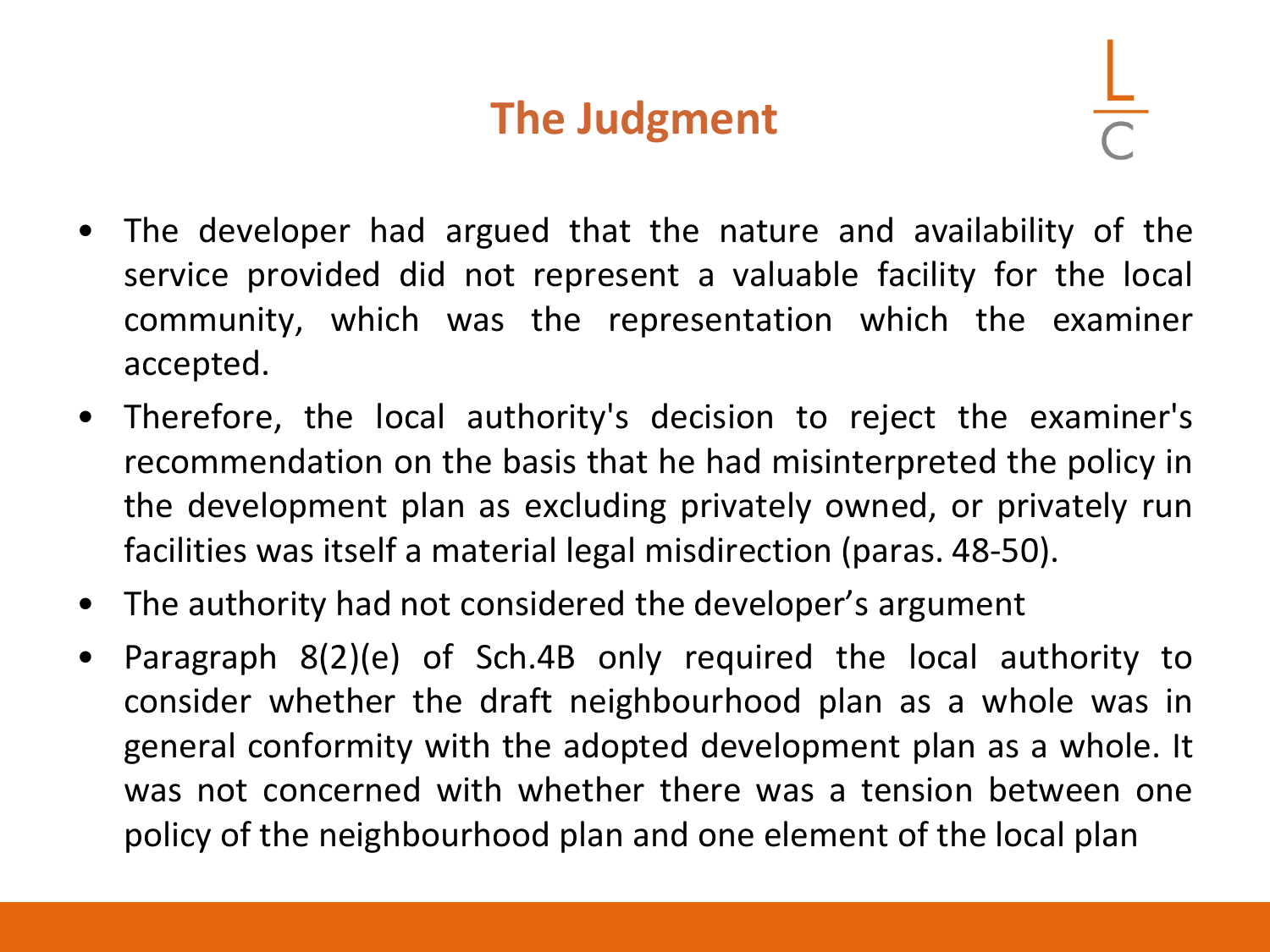## **Key Point (3): Policy approach to emerging and made NPs**  $\frac{1}{6}$ **in determining planning applications**

(1) The NP plan once made is part of the development plan (PCPA 2004 s.38)

(2) Importance given in the NPPF to NPs:

- Para. 198 of the NPPF

See *Crane v SSCLG* [2015] EWHC 425 (Admin)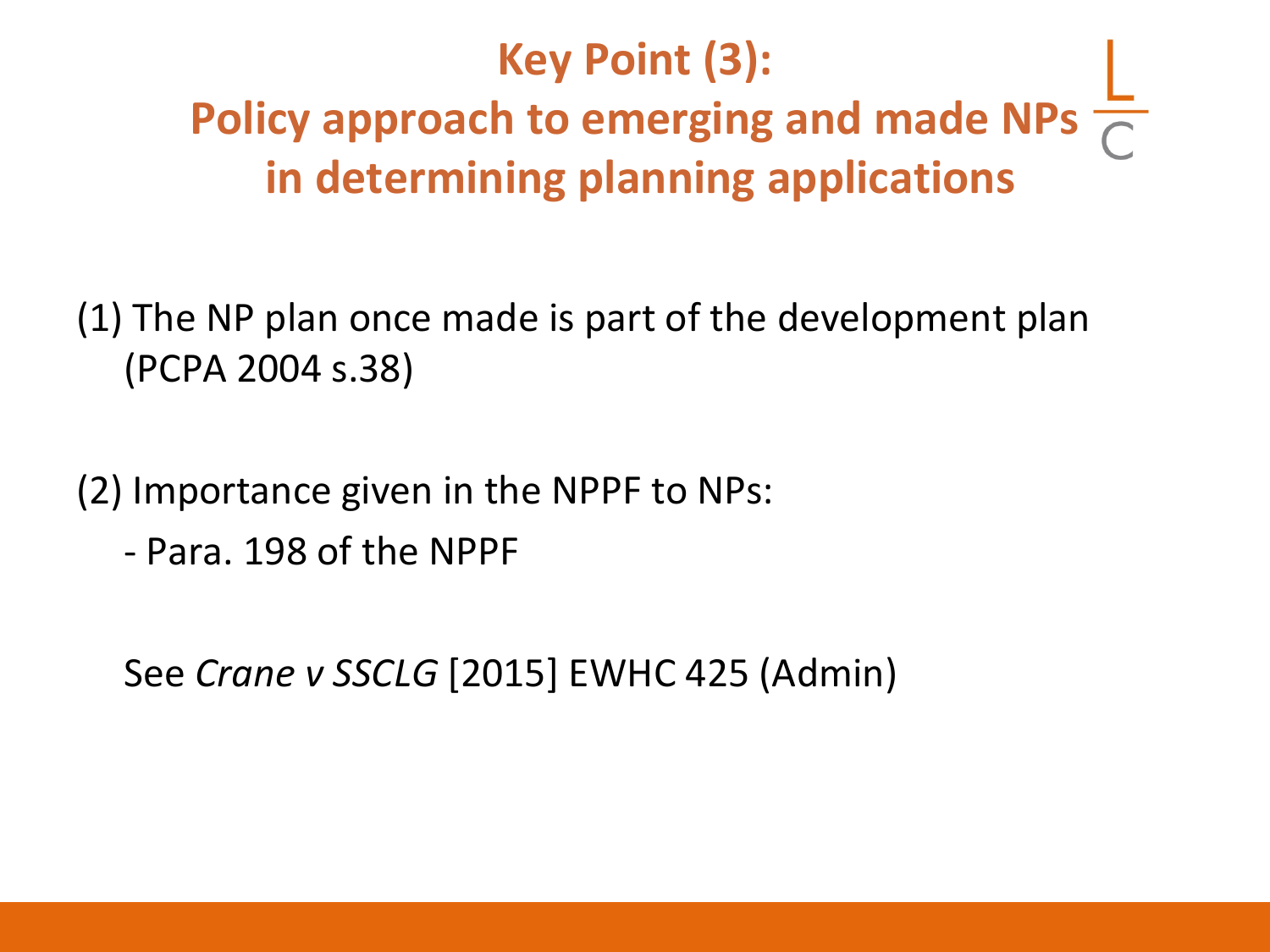### **Crane: the facts**

- 
- Mr Crane owned a plot of land, for which he applied for permission for, *inter alia*, 111 dwellings
- Mr Crane's site was not allocated for housing in the neighbourhood plan
- Housing land supply for the area: 4.1 years
- Core strategy therefore out of date, as was the neighbourhood plan
- Inspector recommended allowing appeal, on basis of NPPF para 14 presumption in favour of sustainable development
- But…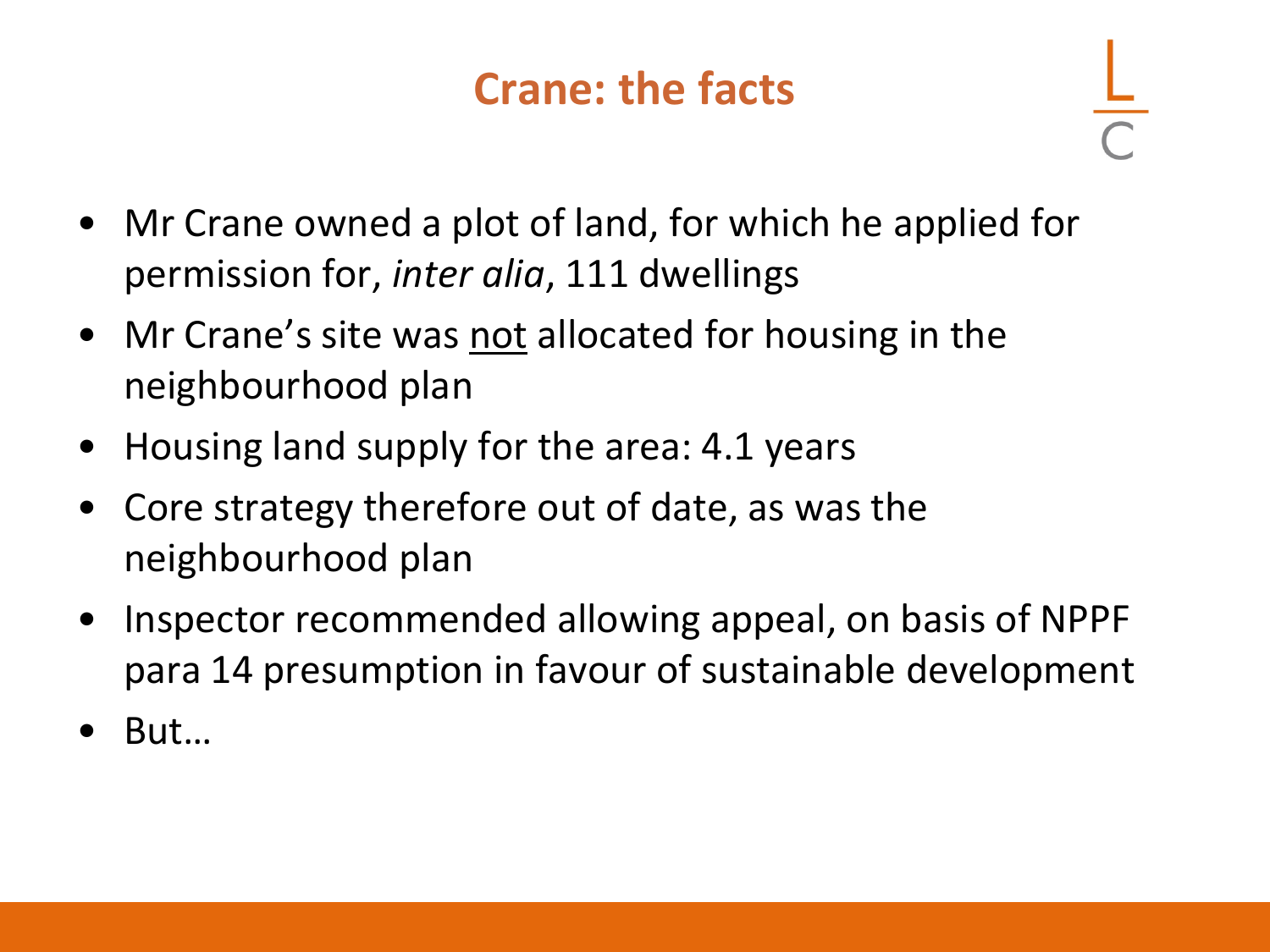#### **Crane: The Judgment**

• *74 I do not accept the proposition that, in a case where relevant policies for the supply of housing are out of date, the weighing of "any adverse impacts" against "the benefits" under paragraph 14 should proceed – as Mr Hill put it in paragraph 71 of his skeleton argument – "on the basis that the development plan components have been assessed, put to one side, and the balancing act takes place purely within the text of [the NPPF] as a whole". Paragraph 14 of the NPPF does not say that where "relevant policies" in the development plan are out of date, the plan must therefore be ignored. It does not prevent a decision-maker from giving as much weight as he judges to be right to a proposal's conflict with the strategy in the plan, or, in the case of a neighbourhood plan, the "vision" (as it is described in paragraph 183). It does not remove the general presumption in paragraph 198 against planning permission being granted for development which is in conflict with a neighbourhood plan that has come into effect. These are all matters for the decision-maker's judgment, within Wednesbury bounds.*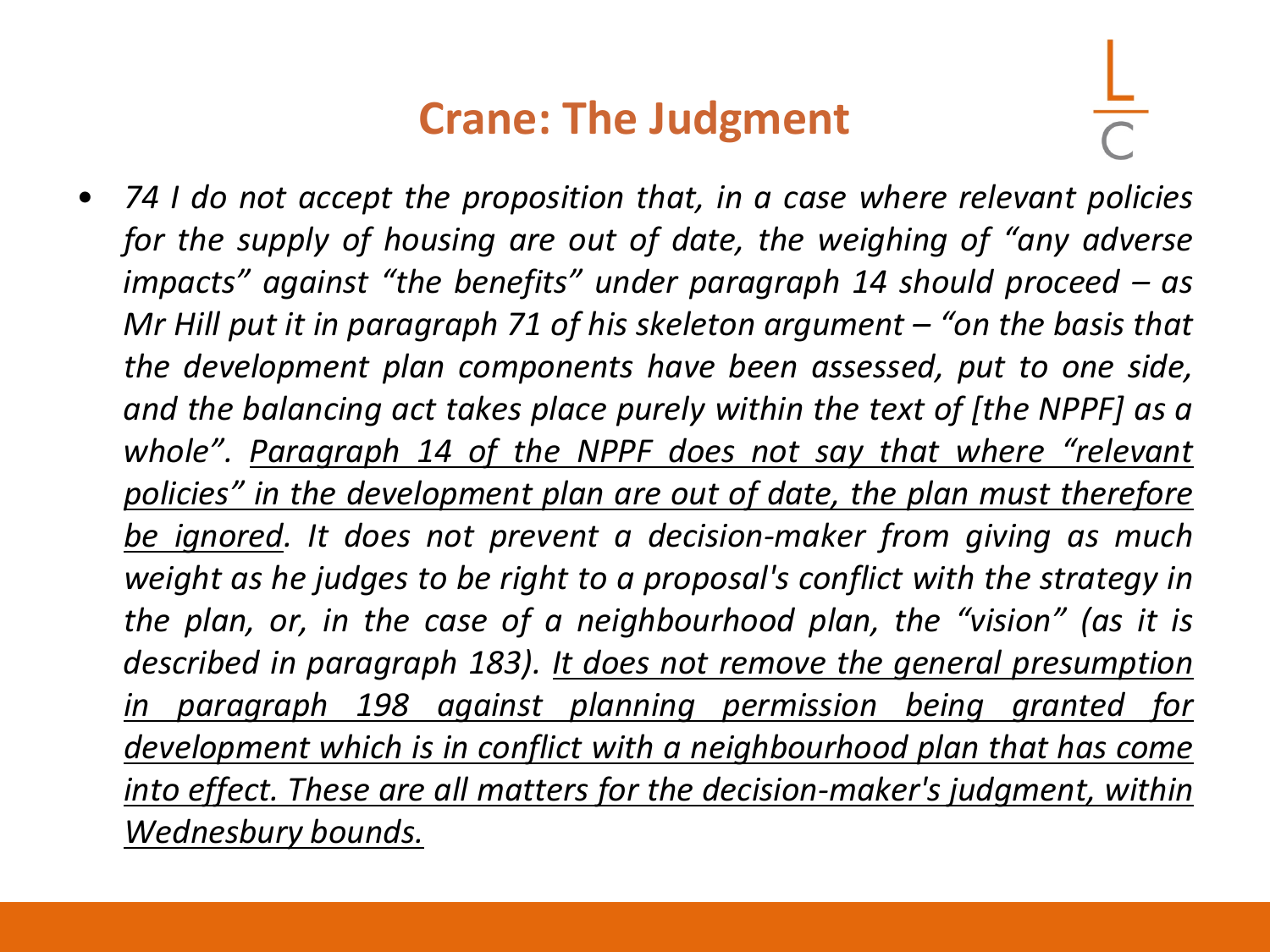# *Woodcock Holdings Ltd v SSCLG* **[2015] EWHC 1153 (Admin)**

- Claimant was a landowner, with an application to develop, *inter alia*, 120 dwellings in Sayers Common, West Sussex
- Concerned an emerging neighbourhood plan, so s. 38(6) was not in issue (cf. *Crane*)
- No objectively-assessed analysis of housing need in the district
- But housing land supply for the relevant area agreed to be c. 2 years
- Inspector recommended the grant of permission, having granted *"relatively limited weight"* to the emerging neighbourhood plan, which was at pre-examination stage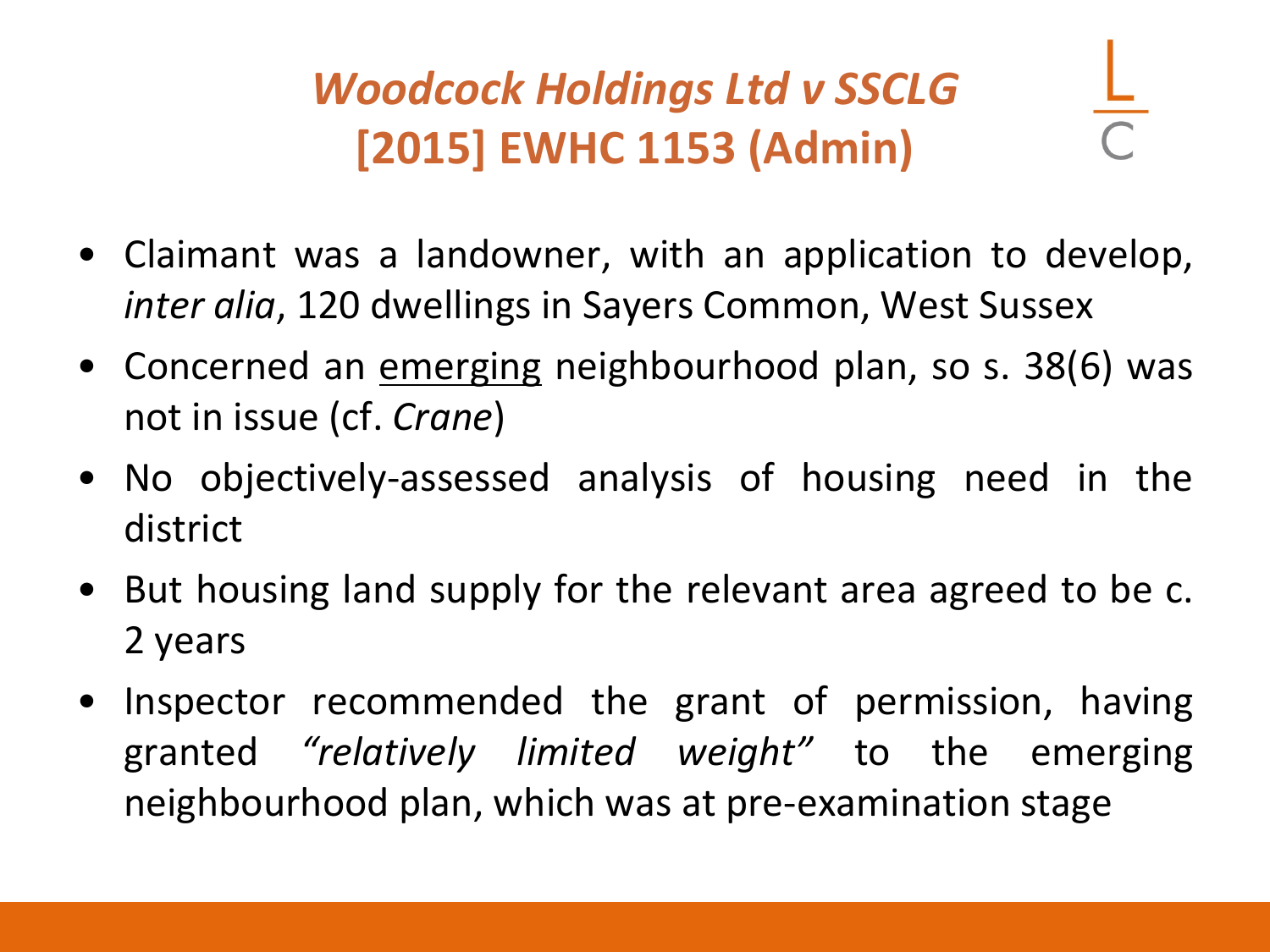#### **Appeal Dismissed**

- SoS dismissed the appeal.
- Sole reason for differing with the inspector was that the proposal conflicted with the emerging neighbourhood plan, and was premature in respect of it
- SoS gave *"considerable weight"* to the emerging neighbourhood plan, and acknowledged that this tipped the balance against the proposal, given the absence of objectively-assessed housing need data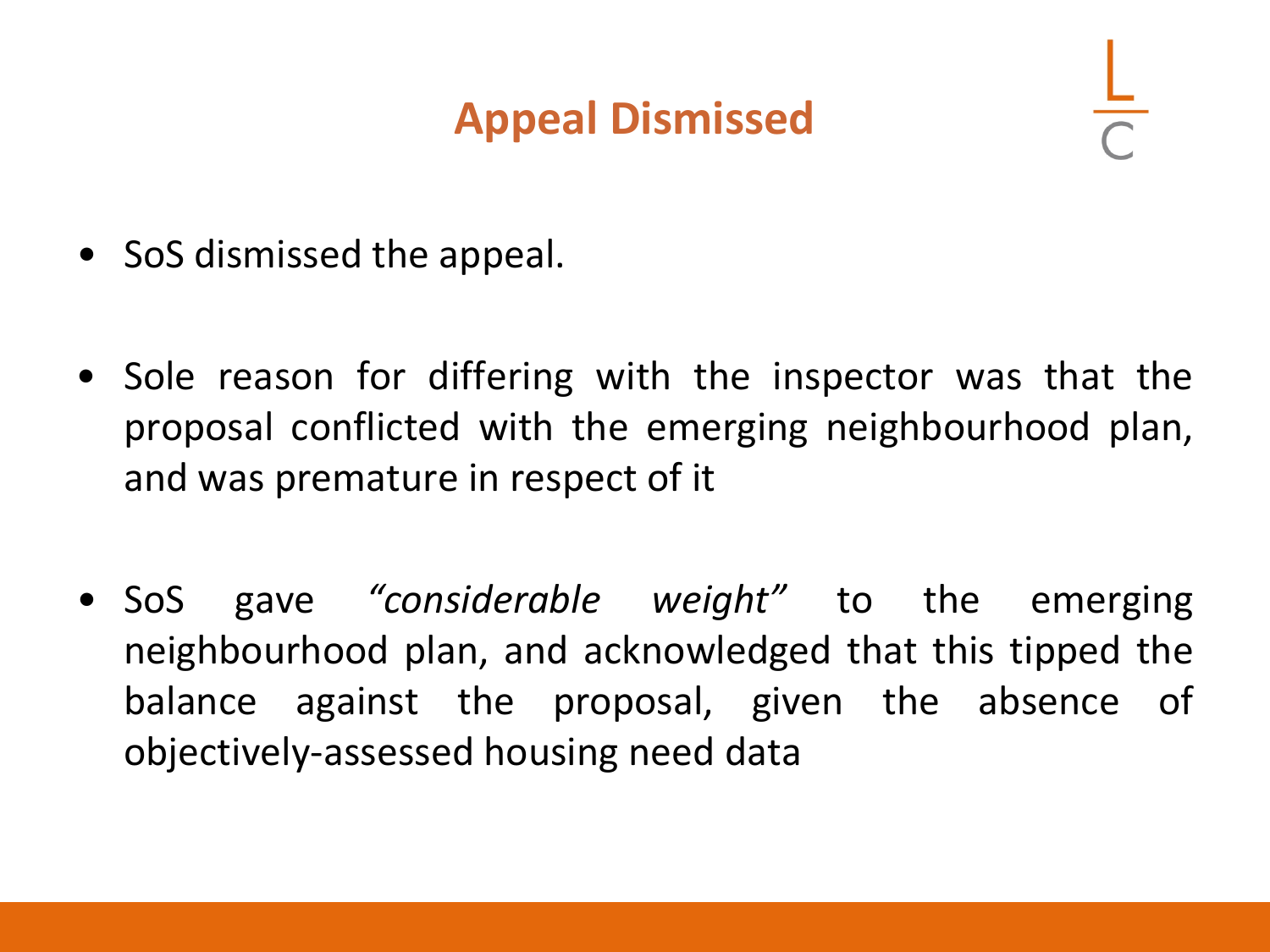#### **But decision quashed**

*"…the Secretary of State decided to "tip the balance in favour of" the draft proposals in the neighbourhood plan as part of his reasoning for dismissing the appeal, because the District Council had yet to complete an up-to-date objectively assessed analysis of housing needs against which to measure those draft proposals. Although it had been held that a body preparing a neighbourhood plan does not have the function of preparing strategic policies to meet assessed housing needs across a local plan area and need not be concerned with wider issues for the delivery of housing (paragraphs 62 and 63 above), it cannot follow that the absence of any objective assessment of housing needs at the district level could justify increasing the weight to be given to a draft neighbourhood plan. The lack of such an assessment was plainly irrelevant for that purpose."* (para 81)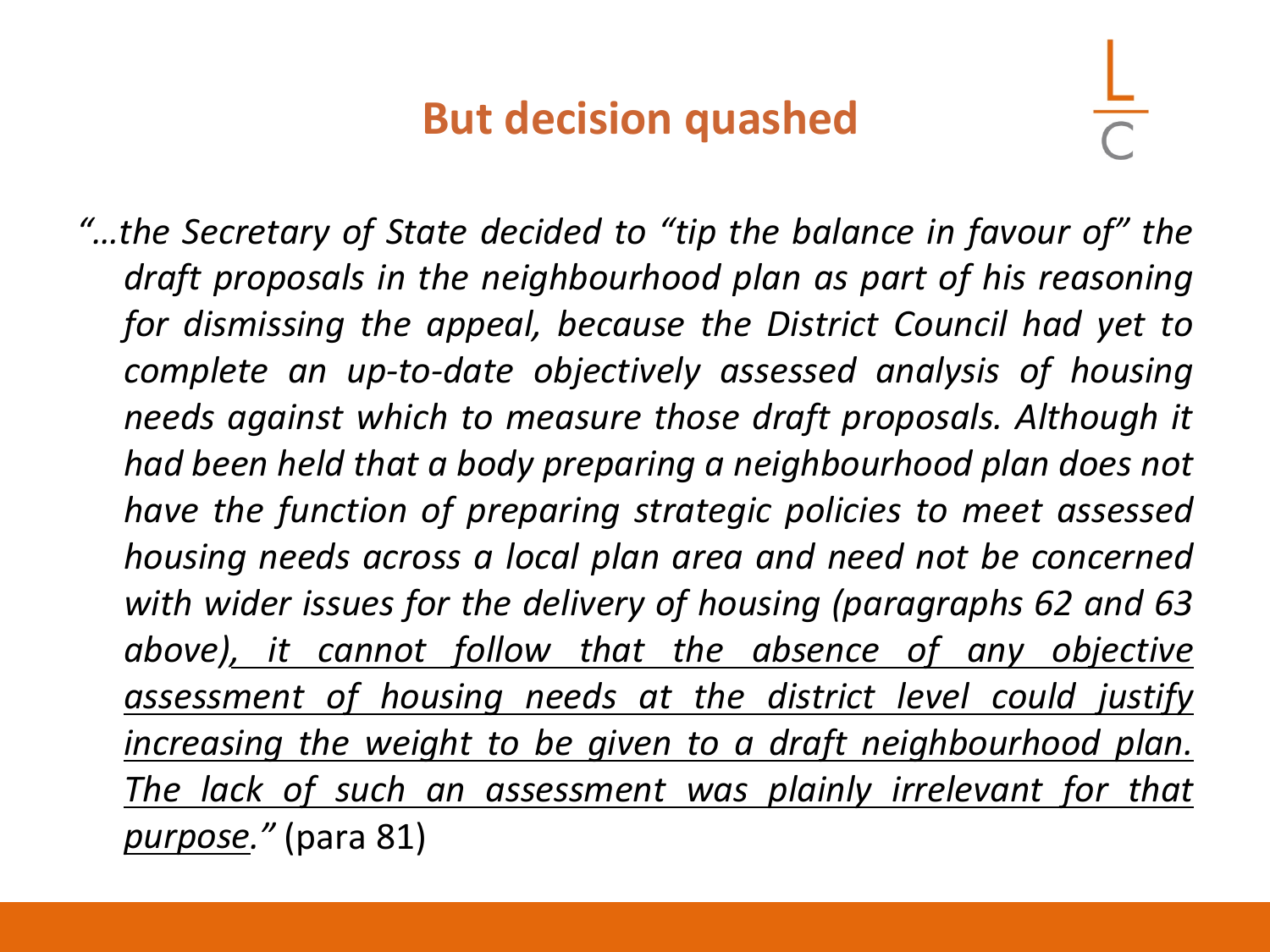# **4. WHERE HAVE WE GOT TO AND WHERE ARE WE GOING?**

- The Coalition Government was optimistic with regard to the likely "take up" of the powers.
- It also believed that NPs would assist in increasing delivery of development rather than hinder it, as many feared.
- Since the introduction of the Localism Act, nearly 280 NPs have been examined. Of the handful that have not passed examination, three failures occurred in the last six months, with the NP for Wantage in Oxfordshire being the most recent.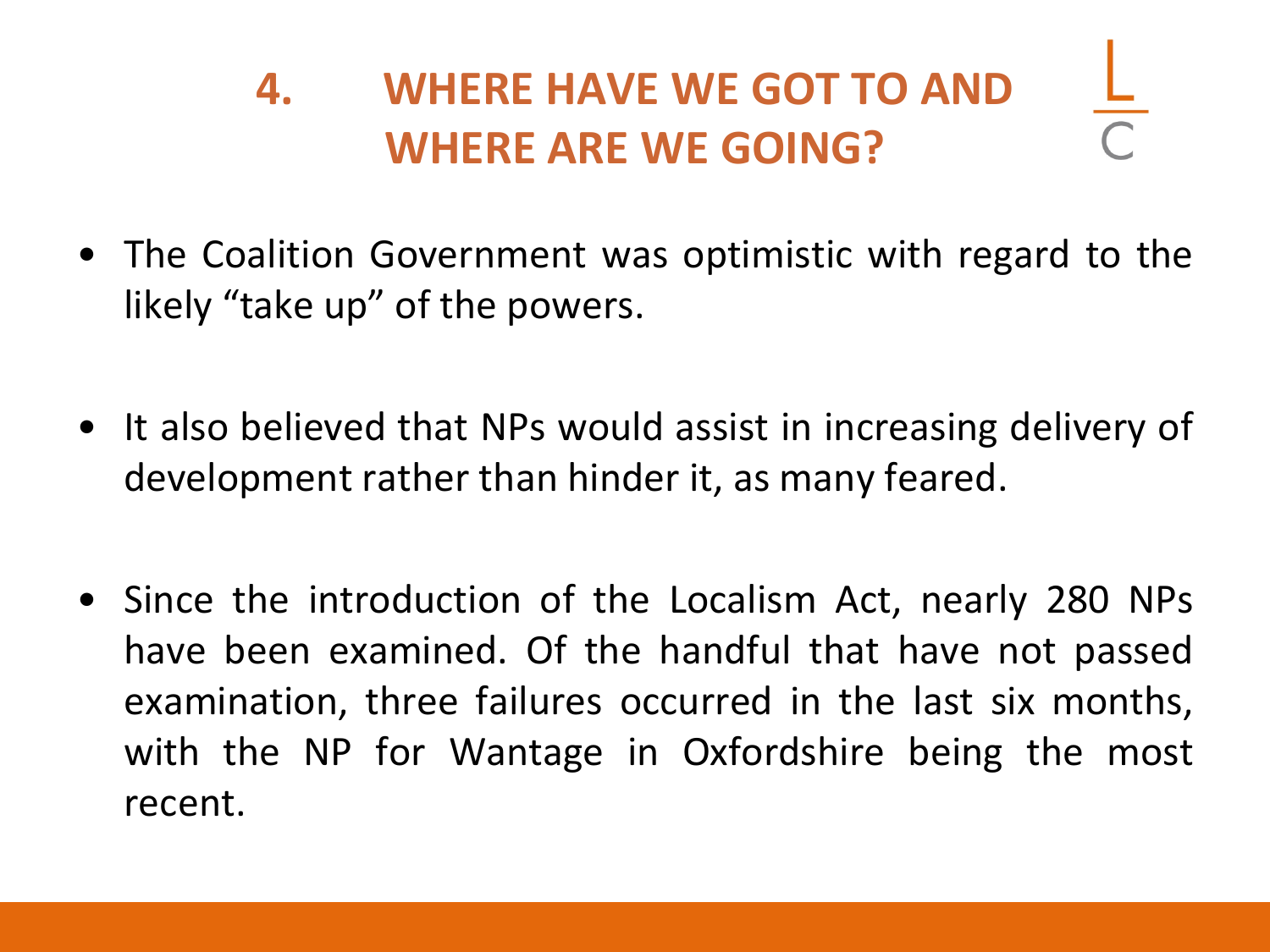#### **Legislative Changes**

- 
- Notwithstanding the tension between NPs and housing delivery, the Government shows no signs of of doing other than re-enforcing the role of NPs
- Provisions are included in the Housing and Planning Act 2016
- Further provisions are proposed in the Neighbourhood Planning Bill
- The emphasis seems to be on putting further duties/time constraints on LPAs to assist the process and act swiftly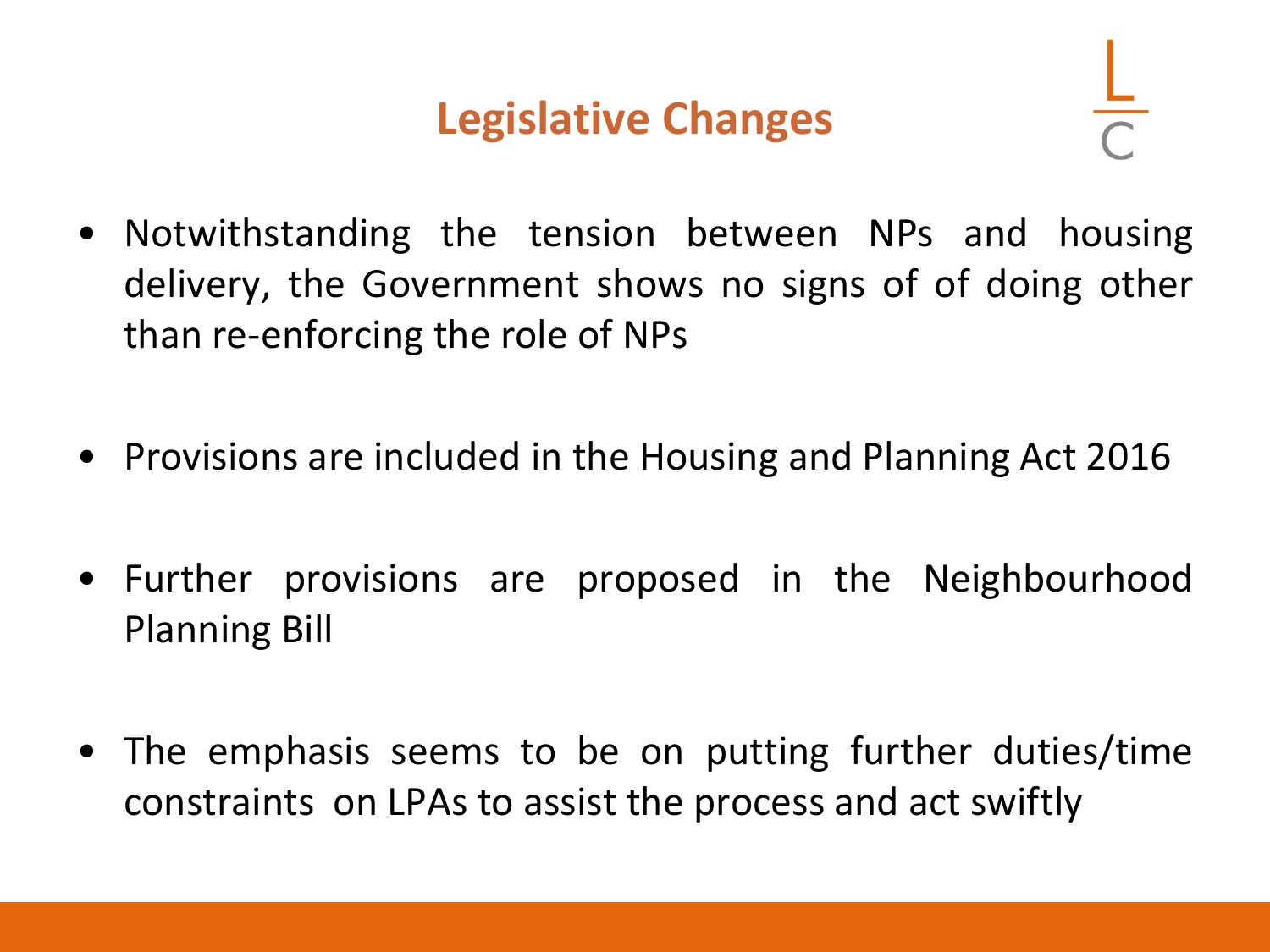• Explanatory Notes:

"*Neighbourhood planning - simplifies and speeds up the neighbourhood planning process to support communities that seek to meet local housing and other development needs through neighbourhood planning*."

- SM p.16:
	- Designation of neighbourhood areas (s.139)
	- Timetable (s.140)
	- Intervention powers (s.141)
	- Notifying neighbourhood forums of planning applications (s.142)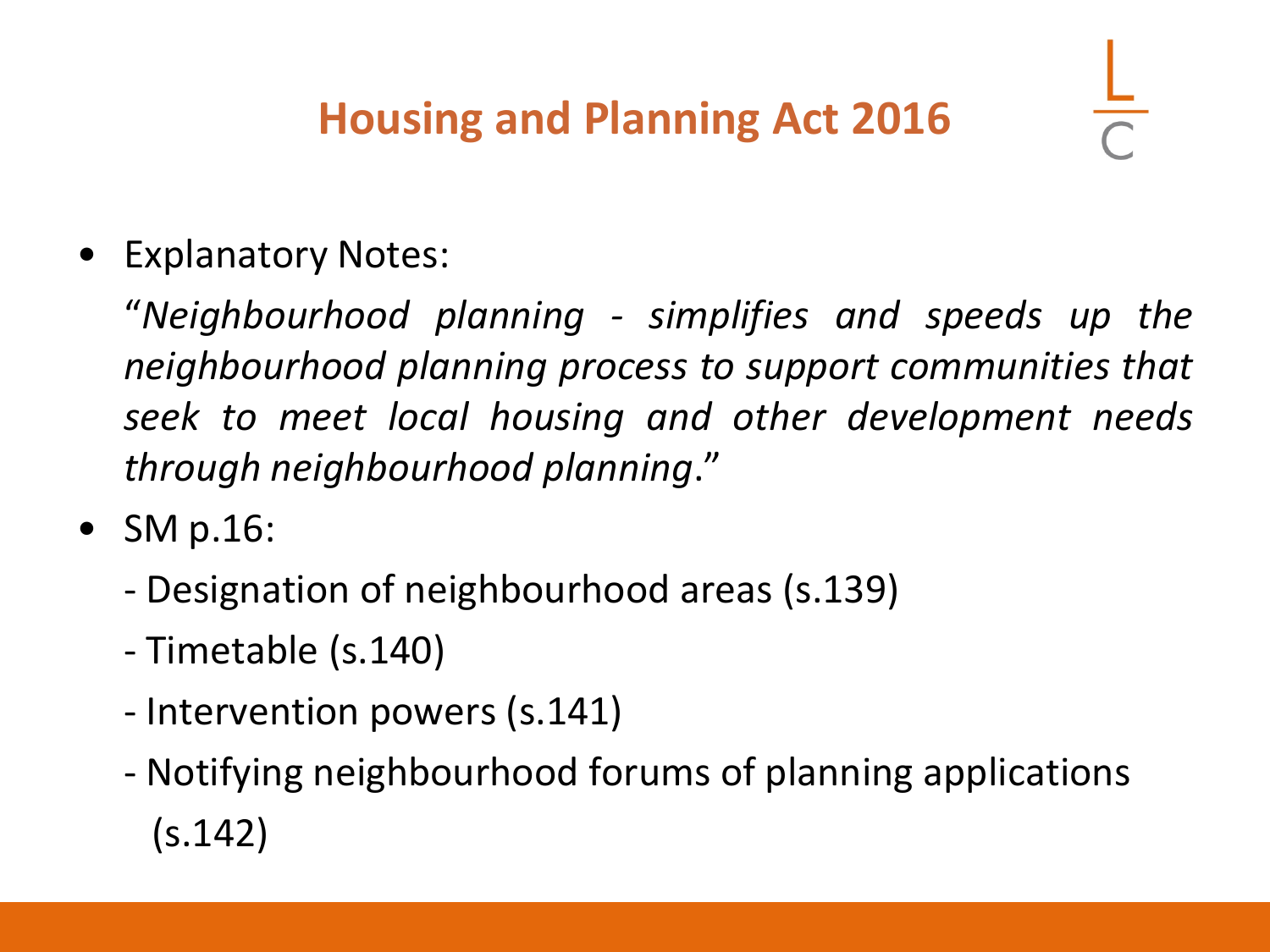- Notwithstanding the title, only 6 of the 36 clauses specifically relate to Neighbourhood planning (the bulk relate to Compulsory Purchase) (SM p.19)
- However, the Bill reflects the increasing status the Government is attributing to NPs and the continued assistance the LPA must give.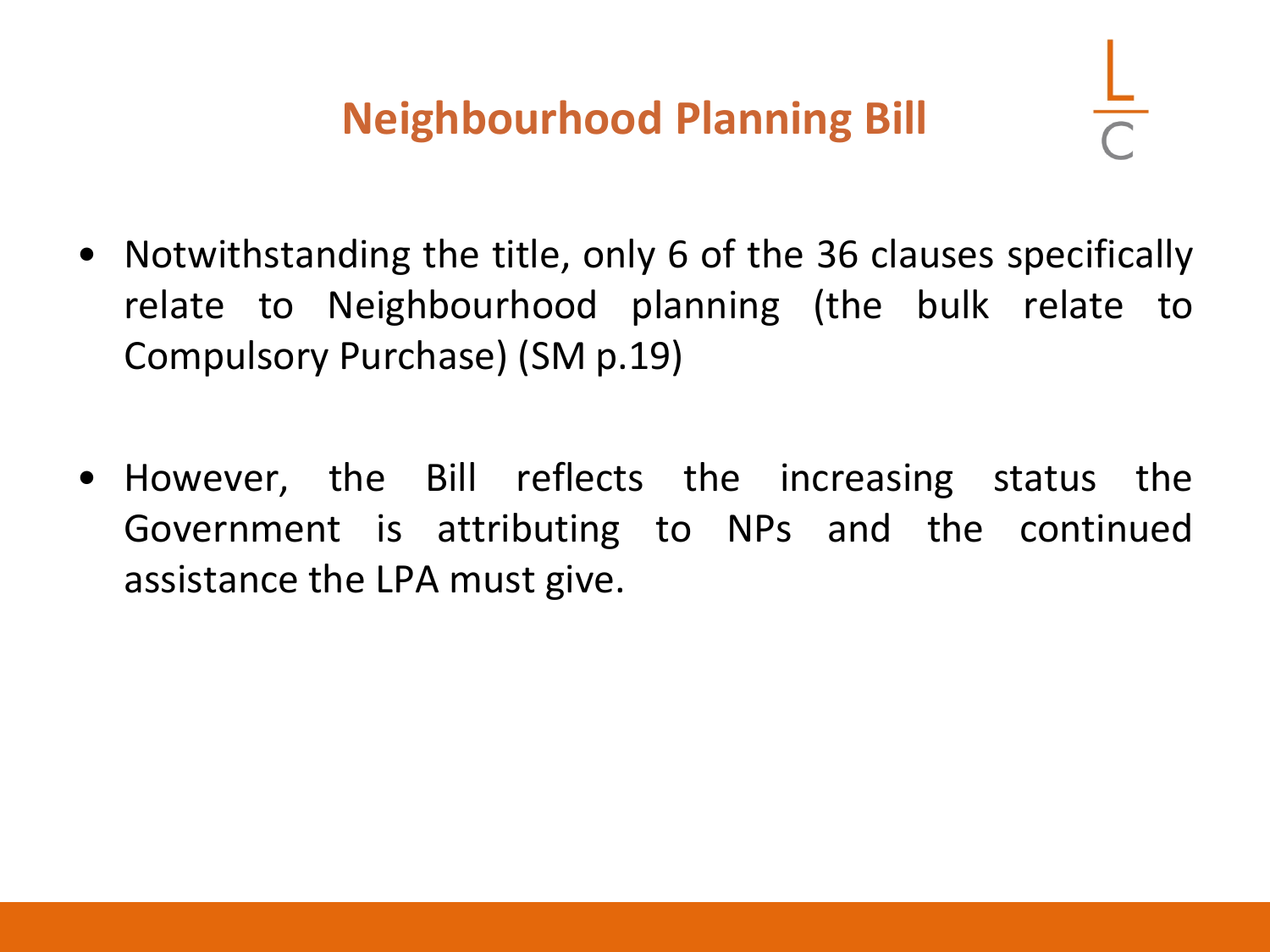- Cl. 1 would add to s.70 of the TCPA 1990 as a material consideration that the LPA must have regard to in determining a planning application:
	- "*a post-examination draft neighbourhood development plan, so far as material to the examination"*
	- What is a "post-draft" NP is provided for (SM p.19) -
	- where LPA has decided referendum to be held OR
	- the SoS has directed that a referendum is to be held (under the power inserted into Sched. 4B (para. 13A) by the 2016 Act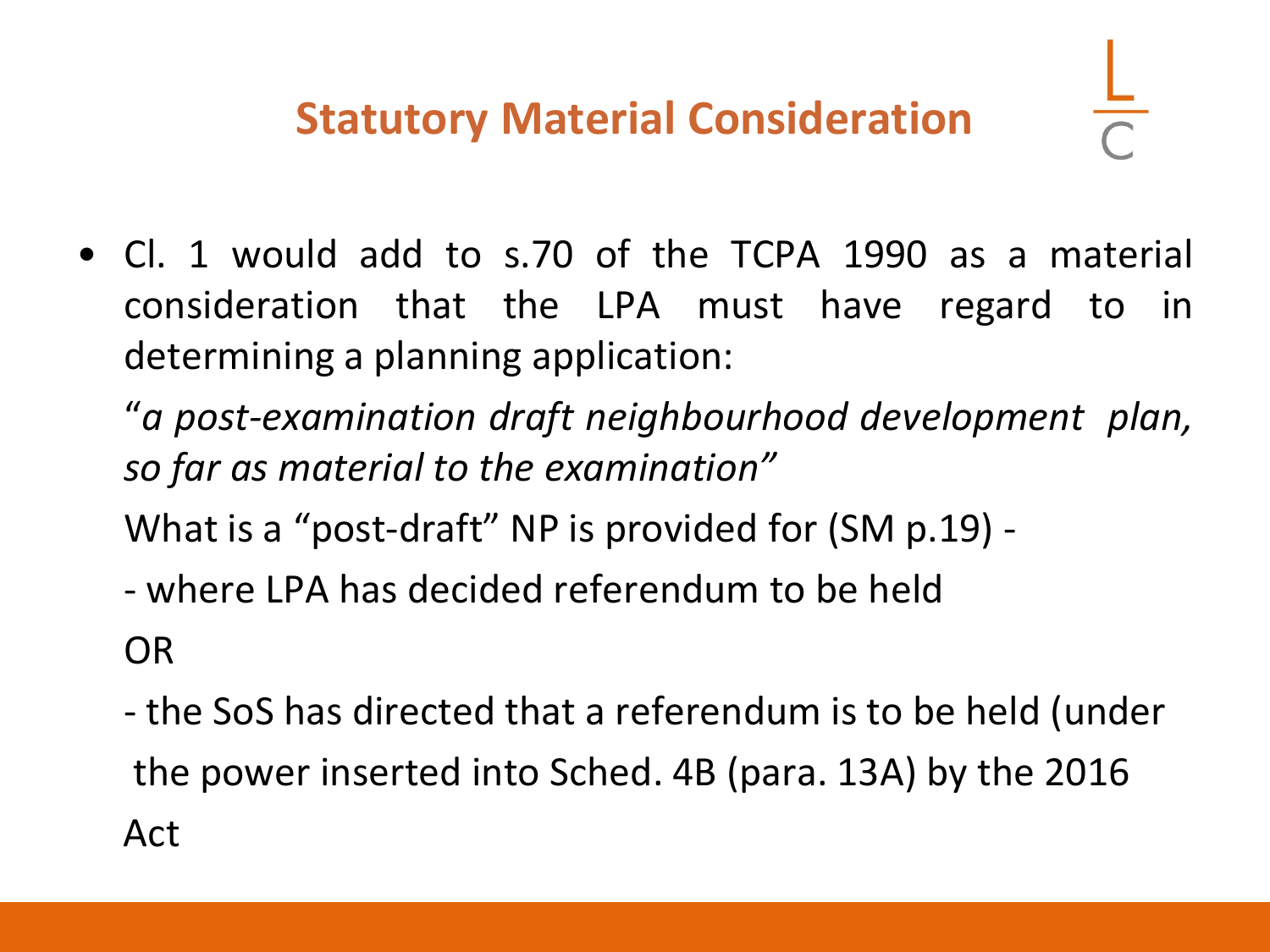- Cl.2 provides A NP would be considered as part of the development plan for the purposes of section 38 of the PCPA 2004 if it has been approved by referendum but awaits being made by the LPA.
- Cl. 5 provides that section 18 of the PCPA 2004 is amended to insert reference in the Statement of Community Involvement to the advice or assistance given on proposals for the making or modification (which is provided for under Cl.3) of NPs